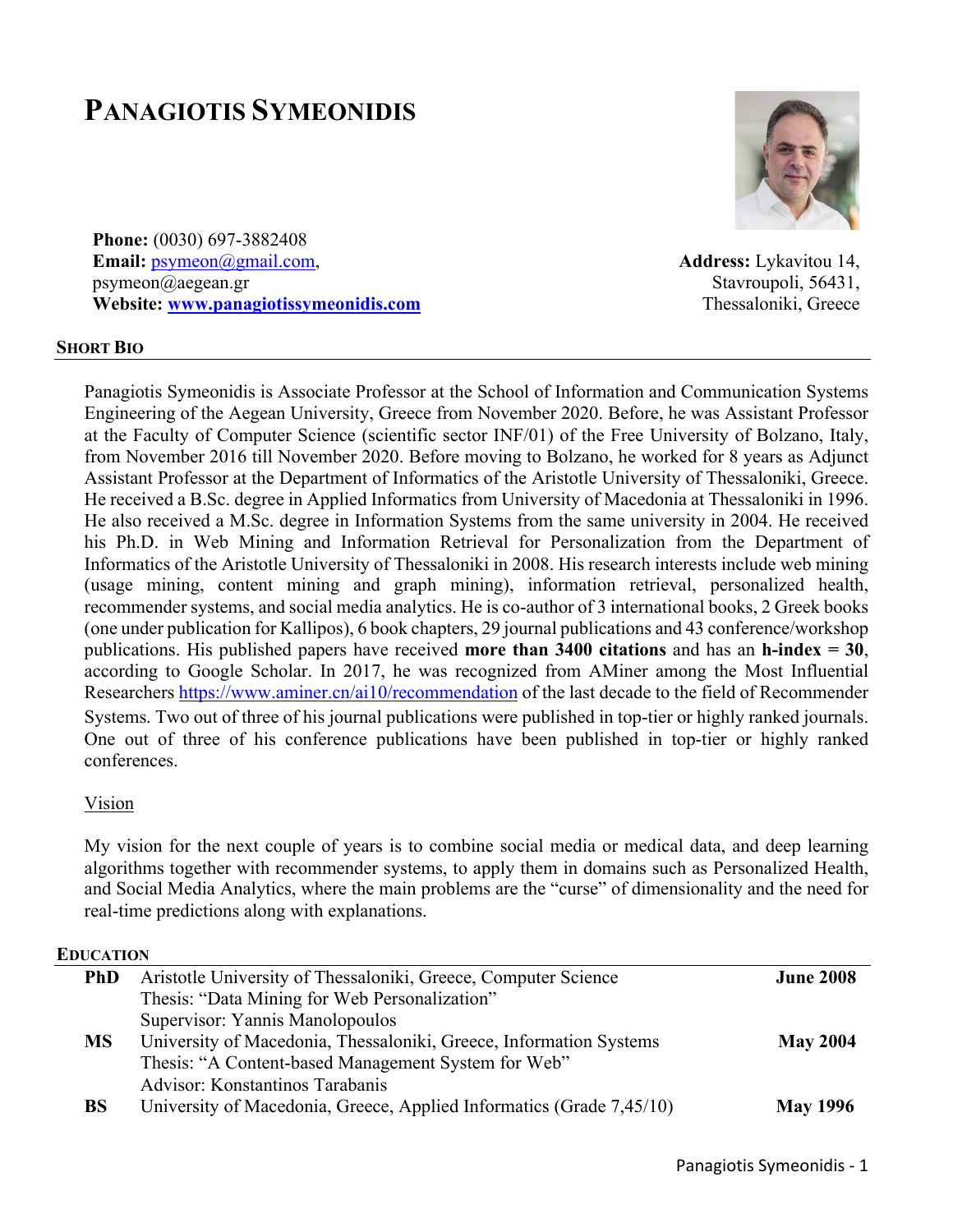| Among the 2% of the top scientists in the world for year 2020<br>I was included in the 2% of the world's top scientists according to the citations<br>that their research work received in the year 2020<br>Source: Baas, J.; Boyack, K.; Ioannidis, J. (2021), "August 2021 data-update for "Updated science-wide<br>author databases of standardized citation indicators", Mendeley Data, V3, doi:10.17632/btchxktzyw.3<br>https://elsevier.digitalcommonsdata.com/datasets/btchxktzyw/3 | 2021 |  |
|--------------------------------------------------------------------------------------------------------------------------------------------------------------------------------------------------------------------------------------------------------------------------------------------------------------------------------------------------------------------------------------------------------------------------------------------------------------------------------------------|------|--|
| Among the 2% of the top scientists in the world for year 2019<br>I was included in the 2% of the world's top scientists according to the citations<br>that their research work received in the year 2019                                                                                                                                                                                                                                                                                   | 2020 |  |
| Source: Ioannidis J., Boyack K., Baas J (2020) Updated science-wide author databases of standardized<br>citation indicators. PLoS Biol 18(10): https://doi.org/10.1371/journal.pbio.3000918                                                                                                                                                                                                                                                                                                |      |  |
| Three of my books made it to the 82 Best Recommender System Books of All Time<br>BookAuthority collects and ranks the best books in the world.<br>https://bookauthority.org/books/best-recommender-system-books                                                                                                                                                                                                                                                                            | 2019 |  |
| Most Influential Scholar Award (2007~2017)<br>I was recognized from AMiner among the Most Influential Researchers of the last decade to the field of<br>Recommender Systems https://www.aminer.cn/ai10/recommendation                                                                                                                                                                                                                                                                      | 2018 |  |
| <b>Italian Habilitation</b><br>I got the Italian Habilitation Certificate in 2017, which makes me eligible to apply for any tenure track<br>professorship position (in the level of Associate Professor) in Italy for the research domain 01/B1<br>informatics.                                                                                                                                                                                                                            | 2017 |  |
| <b>Greek State Scholarship</b>                                                                                                                                                                                                                                                                                                                                                                                                                                                             | 2013 |  |

4-month scholarship from the Greek Scholarship Foundation (IKY) for post-doctoral research in Magdeburg University with subject "Recommender Systems in multi-dimensional Social Networks"

### **German State Scholarship 2012**

4-month scholarship from the German Scholarship Foundation (DAAD) for post-doctoral research in Magdeburg University with subject "Recommender Systems in time evolving Social Networks"

#### **Aristotle University Scholarship 2010**

1-year scholarship to perform research at the Aristotle University of Thessaloniki, Greece

### **Greek State Scholarship 2005**

3-year scholarship for Ph.D. studies from the Greek Scholarship Foundation (IKY)

### **Innovative Business Plan Award 2008**

Award for an Innovative Business Plan by the "Innovative Ideas Contest" of Central Macedonia, Greece for the research proposal "IPTVExplain: Providing Explained Recommendations for Digital Content"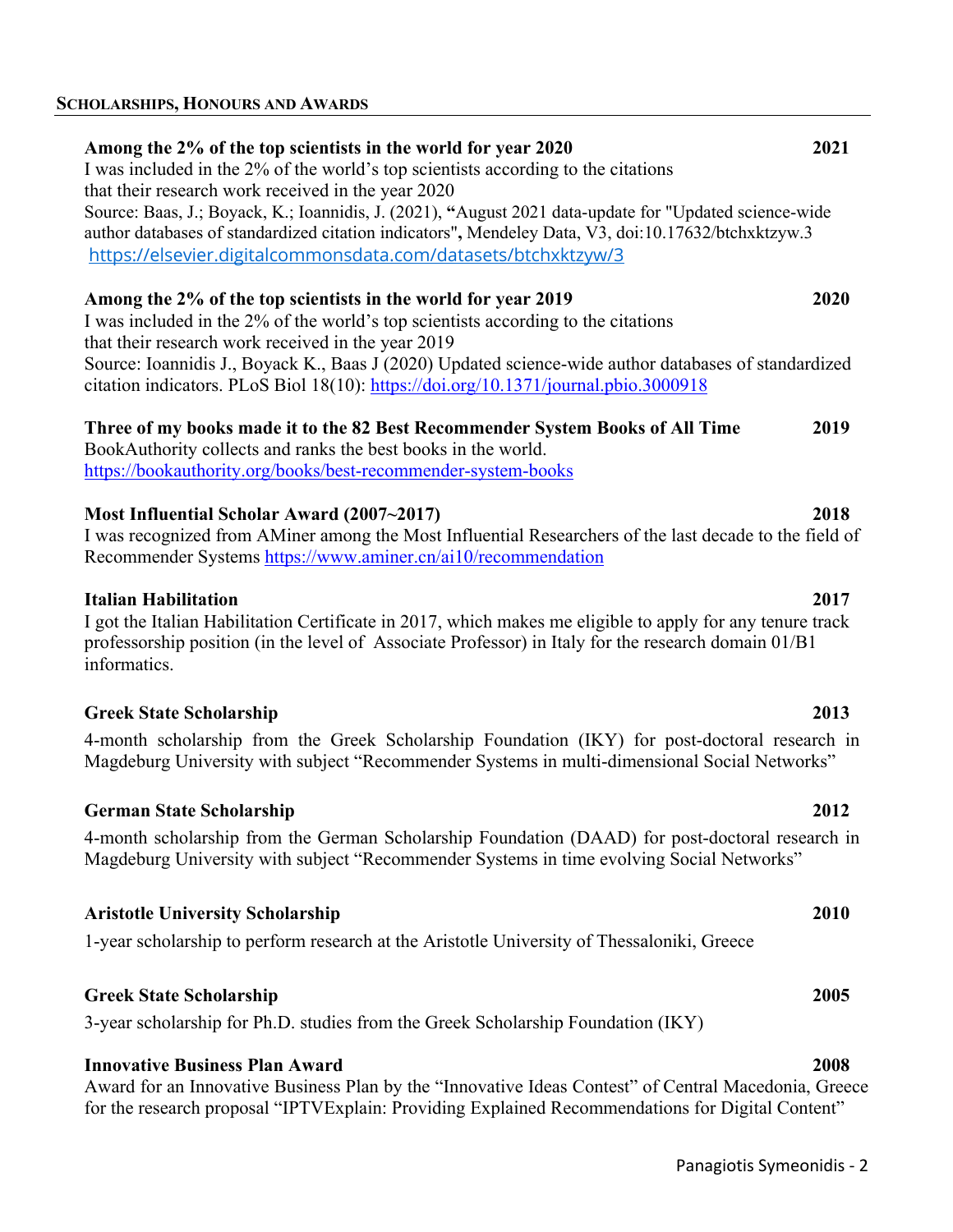#### **Director and Chief Executive 19/08/2011 - 31/07/2015**

Head of the 1st Laboratory Center of Stavroupoli Thessaloniki 1st EK Stavroupolis Thrakis 4, 56430 Thessaloniki (Greece)

#### **RESEARCH EXPERIENCE**

### **University of the Aegean,** Greece **2021 – 2022**

• Submitted proposal to the call "HORIZON-HLTH-2022-TOOL-12-two-stage" with title "Personalized AI-based Treatment for patIEnts with coroNary arTery disease" (Acronym: Patient) with 7 other organizations and 3 hospitals (PANEPISTIMIAKO GENIKO NOSOKOMEIO IRAKLEIOU, HUMANITAS MIRASOLE SPA, and LIETUVOS SVEIKATOS MOKSLU UNIVERSITETO LIGONINE KAUNO KLINIKOS)

### **Free University of Bolzano**, Italy **2016 – 2021**

- 2019-2020: HealthExplAI Explainable AI for Health. Development of a Drug Recommender System for Accurate and Explainable medical Decisions, Total budget of the project: €5000 (role:PI)
- 2018-2020: RecTV Recommender for TV Shows in collaboration with KIM -Keep in Mind Srl. total budget of the project:  $\epsilon$ 10.000 (role: PI)
- 2018-2019: MediaRec News Recommendation based on heterogeneous and dynamic data from social media. total budget of the project:  $\epsilon$ 5.000 (Role:PI)
- 2018-2020: ONCOnet2 Piattaforma modulare per la gestione territoriale "Simultaneus Care" del paziente oncologico – total budget of the project  $\epsilon$ 25.000 (role: co-PI)
- 2017-2021: DSSApple Development of a decision support system for the determination of postharvest disorders and diseases of apples. total budget of the project €192.500
- $1/6/2017-1/6/2018$ : IMPRESS Improving the Quality of Recommender Systems-total budget of the project €9.996

### **Aristotle University of Thessaloniki**, Greece **2007 - 2013**

- $1/4/2012 31/5/2013$ : Bilateral Greek–Turkey project (10.000 €) with subject "Data mining for social web"
- $1/1/2011 31/12/2012$ : Bilateral Greek-German project with the code name IKYDA 2011  $(15.000 \text{ } \epsilon)$  with subject "A recommendation Engine for social Web"
- 9/8/2010 31/5/2012: Initial Vocational Training of Leonardo Da Vinci project from EU (75.987  $\epsilon$ ) with the subject "Information Technology for touristic businesses in Europe"
- $1/5/2007 1/12/2007$ : Development of a collaborative platform for targeted advertising to Internet users (5000€) project code 04VEN71 PAVE NE 2004 of the General Secretariat for Research and Technology of Greece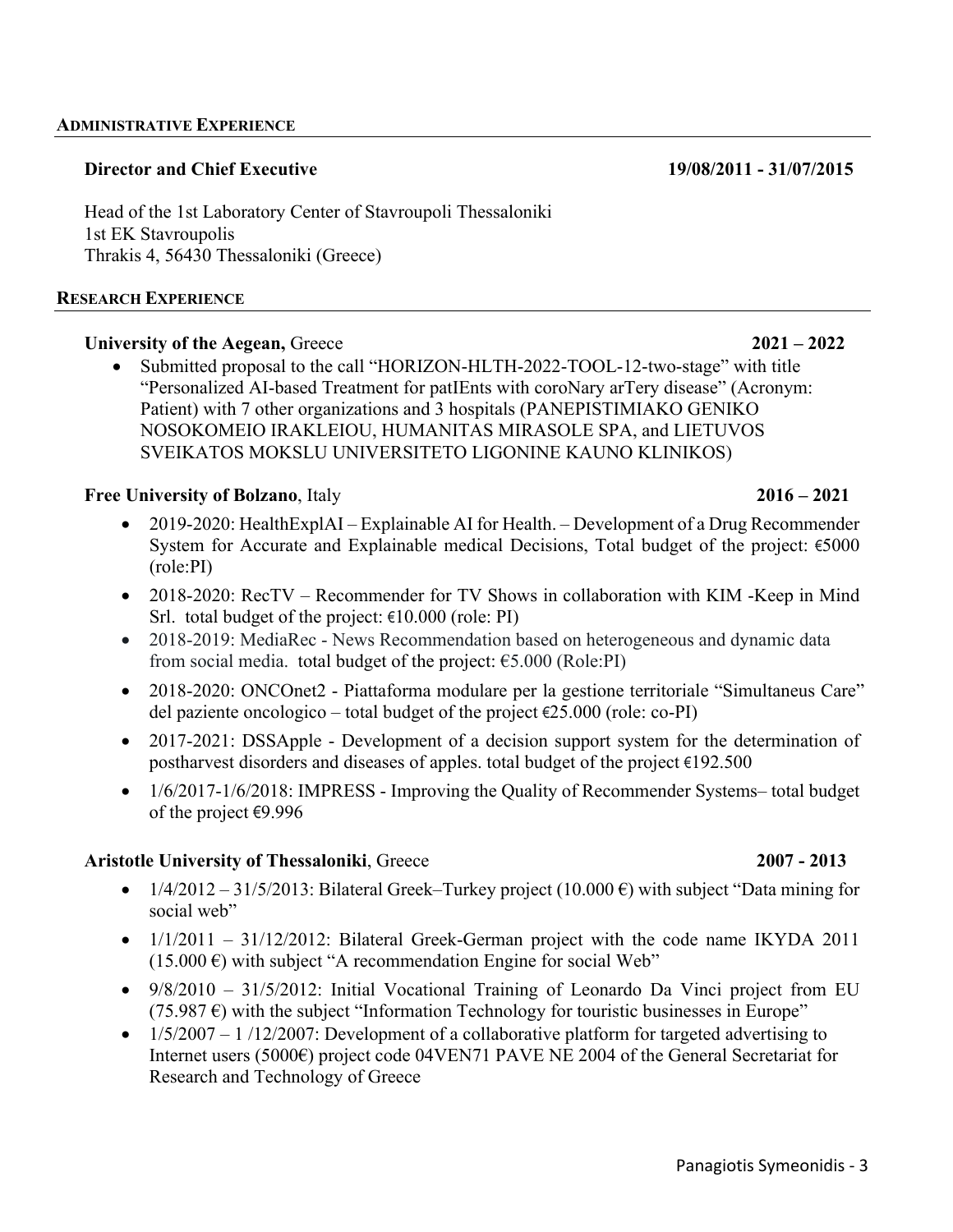### **University of the Aegean, Greece 2020 -2022**

**Associate Professor,** Faculty of Information and Communication Systems Engineering

### **Courses taught in academic years 2020-2021, 2021-2022**

- Data bases II (Autumn Semester)
- Object Oriented Programming with java (Autumn Semester)
- Information Retrieval (Spring Semester 2021)
- Intelligent Recommender Systems (Spring Semester 2022)
- Advanced Topics in Data bases and Data Structures (Spring Semester 2021)
- Semantic Web (Autumn Semester)
- Data Mining and Big Data (Autumn Semester)
- Internet Programming (Spring Semester 2022)

### **Masters Students Advised**

• Stylianos Stasinos, thesis title: "Drug Recommendation by using Auxiliary Medical Data", March 2022

### **Free University of Bolzano**, Italy **2016 -2020**

**Assistant Professor**, Faculty of Computer Science

### **Courses taught in academic years 2016-2017, 2017-2018, and 2018-2019**

- Internet and Mobile Services (44h Lectures), BS Autumn Semester 2018
- Information Search and Retrieval (24h Exercises), MSc, Spring Semester 2018
- Data bases (48h Exercises), BSc Autumn Semester 2017
- Internet and Mobile Services (24h Exercises), BSc Spring Semester 2017
- Data bases (24h Exercises), BSc Autumn Semester 2018

### **Doctoral Students (co-supervising with Prof. Markus Zanker)**

- Ludovik Coba, thesis title: "Offline and Online Evaluation of Recommender Systems"
- ChemsEddine Berbague, thesis title: "Studying Novelty and Diversity in Recommender Systems **(co-supervisor with Prof. Hassina Seridi, Annaba University, Algeria)**

### **Masters Students Advised**

- Luca Belinazzi, thesis title: "Drug Recommendation by using Auxiliary Medical Data", July 2021
- Dmitry Chaltcev, thesis title: "Session-based News Recommendation using Markov and Probabilistic Modelling", July 2018
- Lidija Kirjackaja, thesis title: "Recommending News Using Graph-based Algorithms", June 2018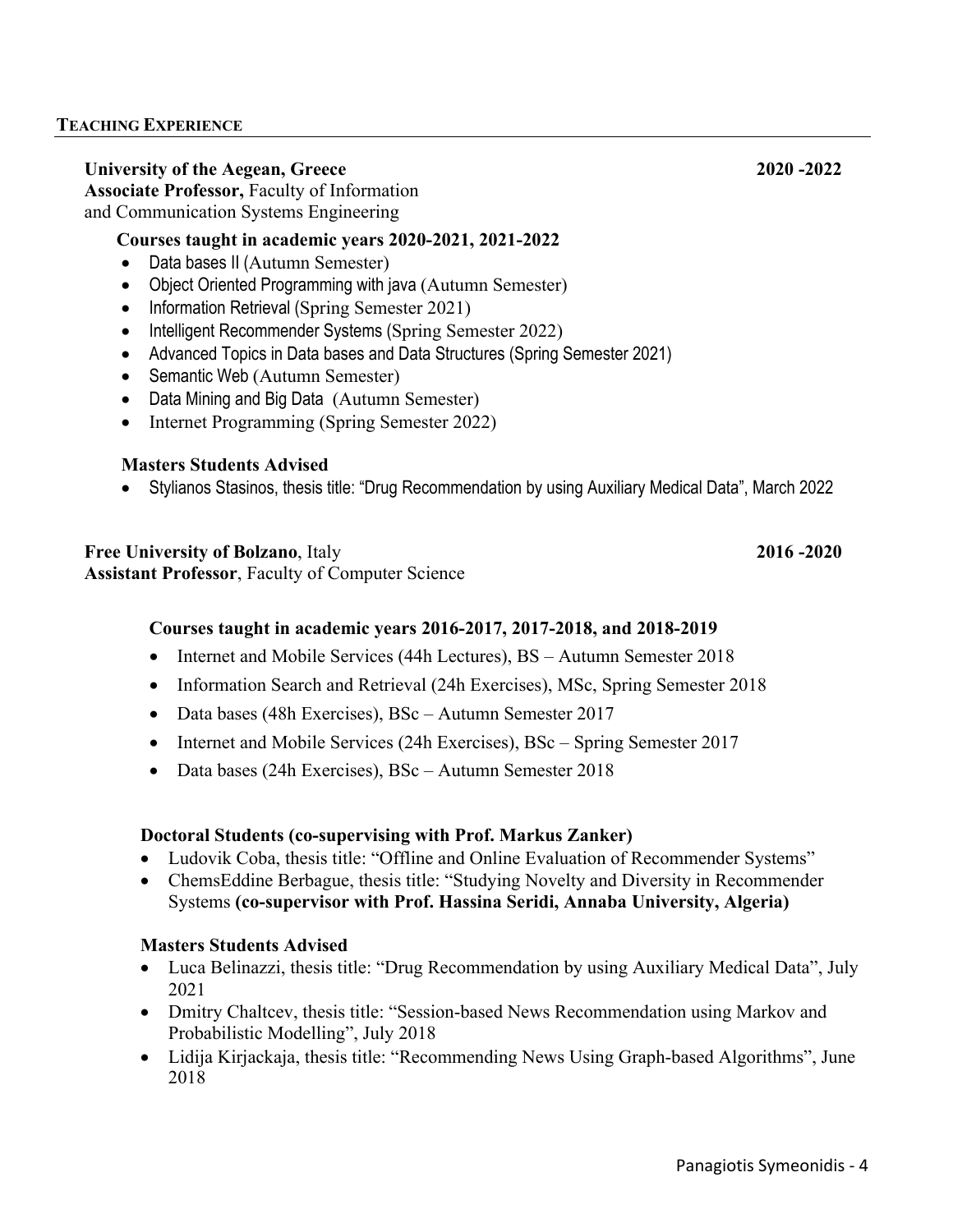#### **Aristotle University of Thessaloniki**, Greece **2008 - 2015 Adjunct Assistant Professor**, Department of Computer Science

# **Courses taught in Academic years 2010-2011, 2011-2012, 2012-2013, 2013-2014, 2014-2015, 2015-2016**

- Databases for businesses at the Post Graduate Program of Departments of Informatics and Economics (Autumn Semester)
- Data Mining at the Post Graduate Program of the Departments of Informatics and Economics, Aristotle University of Thessaloniki (Spring Semester)

# **Doctoral Students (co-supervisor with Prof. Yannis Manolopoulos)**

- Alexis Papadimitriou (5 common papers) Ph.D. Thesis: "Algorithms for Data Management and Data Knowledge Extraction in Graphs" (2012).
- Pavlos Kefalas (4 common papers) Ph.D. Thesis: "Recommendation Models for Big Spatio-Temporal Data" (2017).

# **Masters Students Advised**

# **Α/Α Student Name. Master Thesis Title, academic year**

- Stergios Xairistanidis, Beacommender: A Sensor-based Recommender System for Smart Phones, 2015-2016
- Malakoudis Dimitrios, MOOC Recommendation through Enhanced Matrix Factorization Techniques, 2015-2016
- Georgia Papagianni, Recommendation Algorithms in Twitter, 2015-2016
- Evaggelia Theodoridou, Link Prediction in Social Networks with Graph Mining, 2015-2016
- Zioupos Andreas. Dimensionality Reduction in Social Networks, 2014-2015
- Aggeliki Mitsou, Effective Management of Waiting Lines for Banks: DoNotWait.gr Case Study, 2015-2016
- Mavromati Styliani. Anomaly Detection from Big and Open Data, 2014-2015
- Misirgi Eleni. Advertising and Cross-selling in Social Media, 2013-2014
- Nikopoulos Dimitris. Behavioural Analytics and Social Mining, 2013-2014
- Tsioptsas Naoum. Data Mining for Economic Crisis Detection, 2013-2014
- Dimitrios Ntempos. A Survey on Location-based Social Networks, 2012-2013
- Emmanouil Daskalakis. MapReduce for Recommender Systems, 2012-2013
- Antonios Krinis. Location-based Social Networks Website, 2011-2012
- Foivos Koliopoulos. Data Mining with SQL Server and R Environments, 2011-2012
- Athanasios Floros. A Recommendation Engine for Academic Jobs, 2011-2012
- Pantelis Logginidis. Data Mining for Business Intelligence, 2010-2011
- Christos Perentis. Link Prediction in Multi-Modal Social Networks, 2010-2011
- Ivaylo Kehayov. Text Data Mining, 2010-2011
- Nikolaos Mantas. Web Data Mining in Social Networks, 2009-2010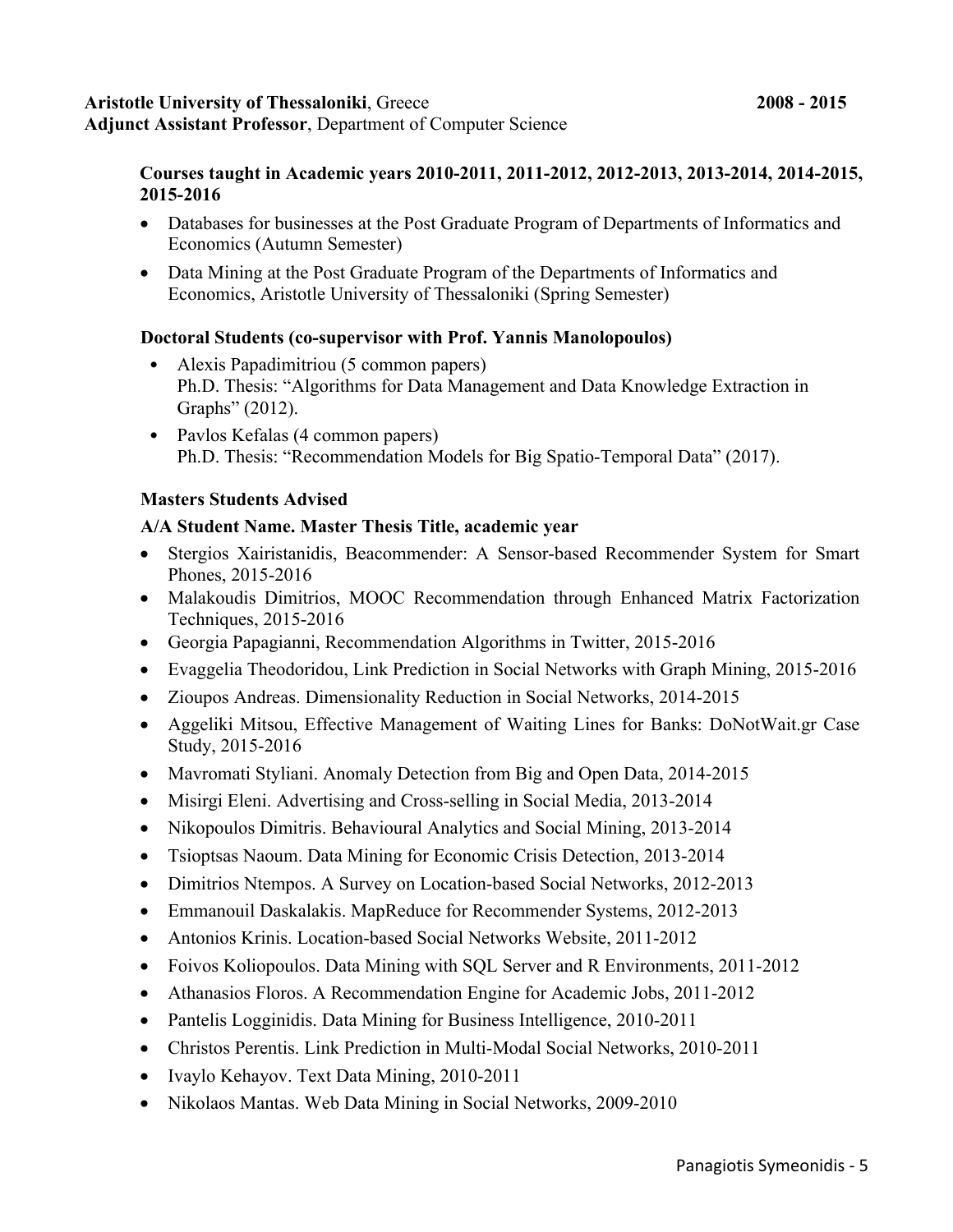### **University of Western Macedonia**, Greece **2008 - 2011**

**Adjunct Assistant Professor**, Department of Computer Engineering and Tele-communications **Courses taught in Academic years** 2008-2009, 2009-2010, 2010-2011

- Databases (B.Sc., Autumn semester 2008)
- Internet Programming (B.Sc., Spring semester 2009)
- Advanced Databases (B.Sc., Autumn semester 2010)
- Advanced Software Engineering (B.Sc., Spring semester 2011)

### **PUBLICATIONS**

# *Greek Textbooks*

- 1. Παναγιώτης Συμεωνίδης, «Ευφυή Συστήματα Συστάσεων», Αθήνα: Ελληνικά Ακαδημαϊκά Ηλεκτρονικά Συγγράμματα (υπό δημοσίευση που προγραμματίζεται για τις αρχές του 2023).
- 2. Παναγιώτης Συμεωνίδης, Γούναρης Αναστάσιος, "*Βάσεις Αποθήκες και Εξόρυξη Δεδομένων: Στο Εργαστήριο με τον SQL Server*" (Data bases, Data warehouses, and Data Mining with SQL Server) Αθήνα: Ελληνικά Ακαδημαϊκά Ηλεκτρονικά Συγγράμματα. Available to: http://hdl.handle.net/11419/276, ISBN: 978-960-603-021-5

### *International Books/Monographs*

- 1. P. Symeonidis, A. Zioupos: "*Matrix and Tensor Factorization Techniques for Recommender Systems*", Series: Springer Briefs in Computer Science, 2017, 102 pages, 29 b/w illustrations, 22 illustrations in colour, ISBN, 978-3-319-41356-3 DOI: 10.1007/978-3-319-41357-0
- 2. P. Symeonidis, D. Ntempos, Y. Manolopoulos: "*Recommender Systems for Location-based Social Networks*", Series: Springer Briefs in Electrical and Computer Engineering, 2014, 118 pages, 41 illus., Softcover, ISBN 978-1-4939-0285-9
- 3. L. Balby Marinho, A. Hotho, R. Jäschke, A. Nanopoulos, S. Rendle, L. Schmidt-Thieme, G. Stumme, P. Symeonidis: "*Recommender Systems for Social Tagging Systems*", Series: Springer Briefs in Electrical and Computer Engineering, 2012, 115 pages, 35 illus., Softcover, ISBN 978-1-4614-1893

# *Journal Publications*

- 1. Zheng, Y., Chen, L., Zanker, M., Symeonidis, P.: JIIS preface for the special issue on advances in recommender systems. *Journal of Intelligent Information Systems (Springer)* 58(2): 223-225 (2022)
- 2. Symeonidis, P., Kirjackaja, L., Zanker, M. "Session-based News Recommendations using SimRank on multi-modal Graphs", *Expert Systems with Applications (Elsevier),* 2021 https://doi.org/10.1016/j.eswa.2021.115028
- 3. Berbague, C., Karabadji, N., Seridi, H., Symeonidis, P., Manolopoulos, Y., Dhifli, W. "An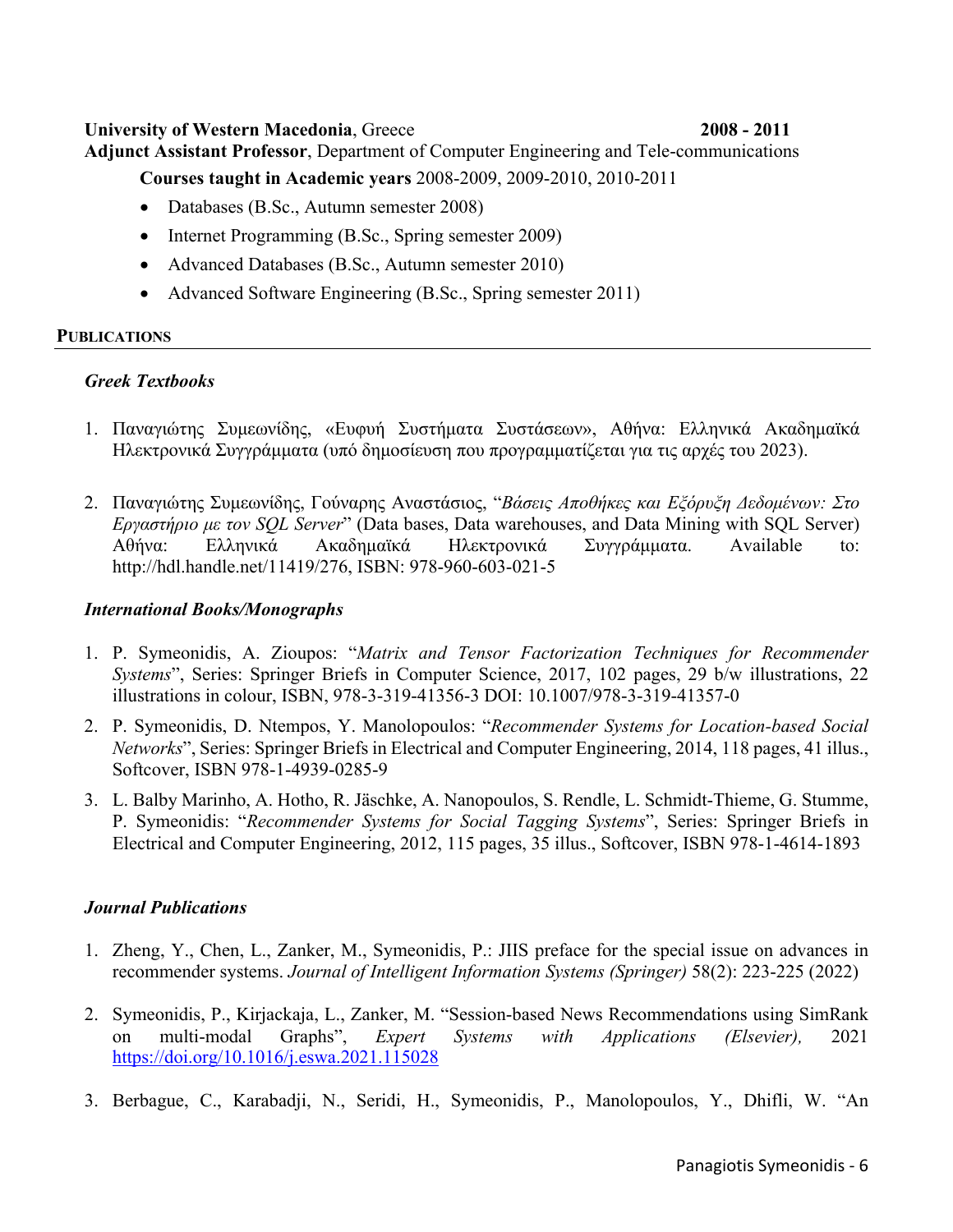overlapping clustering approach for precision, and novelty-aware recommendation", *Expert Systems with Applications* (Elsevier) vol. 177, 2021

- 4. Makbule Gulcin Ozsoy, Diarmuid O'Reilly-Morgan, Panagiotis Symeonidis, Elias Z. Tragos, Neil Hurley, Barry Smyth, Aonghus Lawlor: MP4Rec: Explainable and Accurate Top-N Recommendations in Heterogeneous Information Networks. *IEEE Access* (8) pages: 181835-181847 (2020)
- 5. Symeonidis, P., Kirjackaja, L., Zanker, M. "Session‑aware news recommendations using random walks on time‑evolving heterogeneous information networks", *User Modelling and User-Adapted Interaction,* https://doi.org/10.1007/s11257-020-09261-9, 2020
- 6. Coba, L., Symeonidis, P., & Zanker, M. "Personalised Novel and Explainable Matrix Factorization". *Data & Knowledge Engineering (Elsevier)*, vol. 122, pp. 142-158, https://doi.org/10.1016/j.datak.2019.06.003, 2019
- 7. Symeonidis, P., Chairistanidis, S. (2019) "OmniRank: Learning to Recommend based on Omnitraversal of Heterogeneous Graphs". *Social Network Analysis and Mining (Springer),* vol. 9, no. 1, pp=39-63, https://doi.org/10.1007/s13278-019-0585-7, 2019
- 8. Coba, L., Symeonidis, P., & Zanker, M. (2019). "Counteracting the Filter Bubble in Recommender Systems: Novelty-aware Matrix Factorization", *Intelligenza Artificiale (IOS Press)* vol. 13, no. 1, pp. 37-47, 2019
- 9. Symeonidis, P., Coba, L., Zanker, M. "Improving Time-aware Recommendations in Open Source Packages", *International Journal on Artificial Intelligence Tools, World Scientific*, vol. 28, no. 6., pp. 1-21. http://dx.doi.org/10.1142/S0218213019600078, 2019
- 10. P. Symeonidis, D. Malakoudis: "Multi-Modal Matrix Factorization with Side Information for Recommending Massive Open Online Courses", *Expert Systems with Applications*, Vol. 118, pp. 261  $-271, 2019$
- 11. P. Kefalas, P. Symeonidis, Y. Manolopoulos: "Recommendations Based on a Heterogeneous Spatiotemporal Social Network", *World Wide Web*, Vol. 21, N. 2, pp. 345-371, 2017. **(Impact factor in 2017: 1.405)**
- 12. P. Kefalas, P. Symeonidis, Y. Manolopoulos: "A Graph-based Taxonomy of Recommendation Algorithms and Systems in LBSNs", *IEEE Transactions on Knowledge & Data Engineering*, Vol.28, N.3, pp. 604-622, 2016**. (Impact factor in 2016: 3.438)**
- 13. P. Symeonidis: "ClustHOSVD: Item Recommendation by Combining Semantically-enhanced Tag Clustering with Tensor HOSVD", *IEEE Transactions on Systems, Man & Cybernetics - Part A: Systems & Humans*, Vol. 46, No. 9, 2016. **(Impact factor in 2016: 2.350)**
- 14. M. Sattari, I. Toroslu, P. Karagoz, P. Symeonidis, Y. Manolopoulos: "Extended Feature Combination Model for Recommendations in Location-based Mobile Services", *Knowledge & Information Systems*, Vol.3, N.44, pp. 629-661, 2015. **(Impact factor in 2015: 1.702)**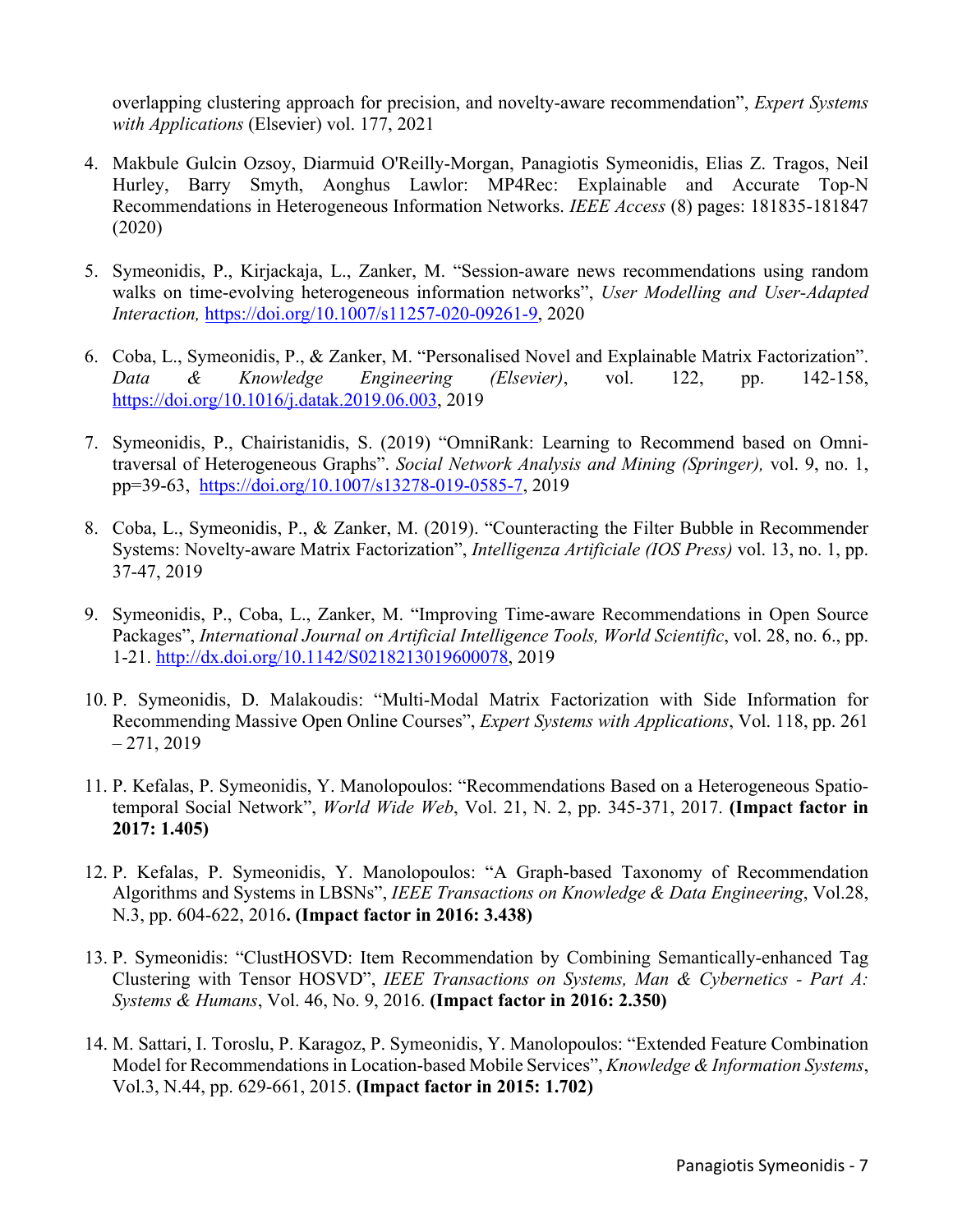- 15. Z.F. Siddiqui, E. Tiakas, P. Symeonidis, M. Spiliopoulou, Y. Manolopoulos: "Learning Relational User Profiles and Recommending Items as their Preferences Change", *International Journal of AI Tools,* Vol.24, N.2, 2015. **(impact factor in 2015: 0.530)**
- 16. P. Symeonidis, E. Tiakas: "Transitive Node Similarity: Predicting and Recommending Links in Signed Social Networks", *World Wide Web*, Vol.17, No.4, pp.743-776, 2014. **(impact factor in 2014: 1.474)**
- 17. P. Symeonidis, E. Tiakas, Y. Manolopoulos: "A Unified Framework for Link and Rating Prediction in Multi-modal Social Networks", *International Journal of Social Network Mining*, Vol.1, No.3/4, 2013.
- 18. P. Symeonidis, N. Mantas: "Spectral Clustering for Link Prediction in Social Networks with Positive and Negative Links", *Social Network Analysis & Mining*, Vol.3, No.4, pp.1433-1447, 2013. **(impact factor in 2013: 0.503)**
- 19. P. Symeonidis, N. Iakovidou, N. Mantas, Y. Manolopoulos: "From Biological to Social Networks: Link prediction based on Multi-way Spectral Clustering", *Data & Knowledge Engineering*, Vol.87, pp.226-242, 2013. **(impact factor in 2013: 1.489)**
- 20. P. Longinidis, P. Symeonidis: "Corporate Dividend Policy Determinants: Intelligent versus a Traditional Approach", *Intelligent Systems in Accounting, Finance & Management*, Vol.20, No.2, pp.111-139, 2013.
- 21. A. Papadimitriou, P. Symeonidis, Y. Manolopoulos: "Fast and Accurate Link Prediction in Social Networking Systems", *Journal of Systems & Software*, Vol.85, No.9, pp.2119-2132, 2012. **(impact factor in 2012: 1.135)**
- 22. A. Papadimitriou, P. Symeonidis, Y. Manolopoulos: "A Generalized Taxonomy of Explanations Styles for Traditional and Social Recommender Systems", *Data Mining & Knowledge Discovery*, pp.1-29, 2011. **(impact factor in 2011: 1.545)**
- 23. P. Symeonidis, A. Nanopoulos, Y. Manolopoulos: "A Unified Framework for Providing Recommendations in Social Tagging Systems Based on Ternary Semantic Analysis", *IEEE Transactions on Knowledge & Data Engineering*, Vol.22, No.2, 2010. **(impact factor in 2010: 1.851)**
- 24. A. Nanopoulos, D. Rafailidis, P. Symeonidis, Y. Manolopoulos: "MusicBox: Personalized Music Recommendation based on Cubic Analysis of Social Tags", *IEEE Transactions on Audio, Speech & Language Processing*, Vol.18, No.2, 2010. **(impact factor in 2010: 1.668)**
- 25. A. Deligiaouri, P. Symeonidis: "Skai (TV) YouTube Debate": A New Era of Internetized Television Politics", *International Journal of E-Politics*, Vol.1, No.2, 2010 (publisher: IGI global).
- 26. P. Symeonidis, A. Deligiaouri: "Recommending Posts in Political Blogs based on Tensor Dimensionality Reduction", *International Journal of Engineering Intelligent Systems*, Vol.17, No.2- 3, 2009. **(impact factor in 2009: 0.205)**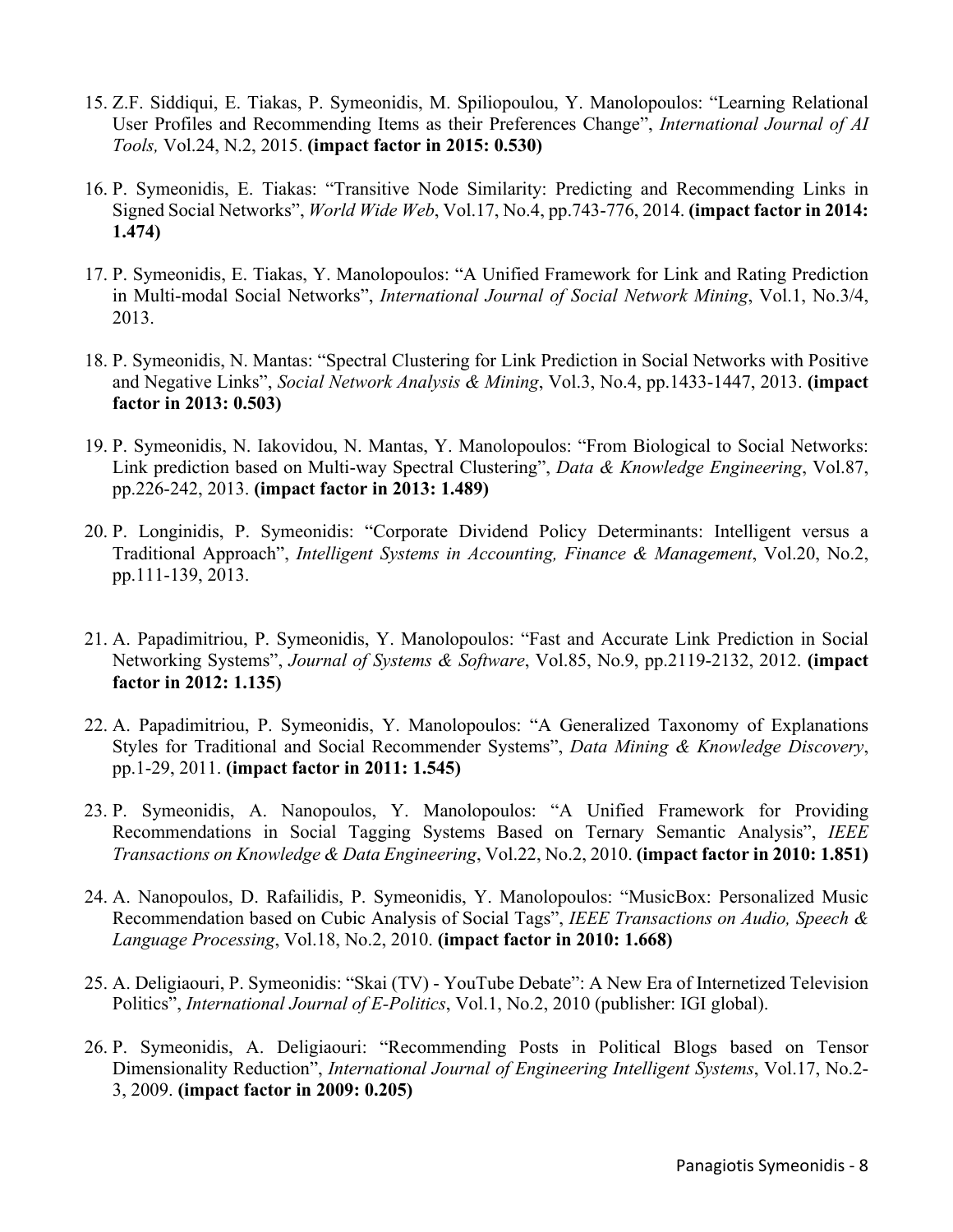- 27. P. Symeonidis, A. Nanopoulos, Y. Manolopoulos: "Providing Justifications in Recommender Systems", *IEEE Transactions on Systems, Man & Cybernetics - Part A: Systems & Humans*, Vol.38, No.6, 2008. **(impact factor in 2008: 1.350)**
- 28. P. Symeonidis, A. Nanopoulos, A. Papadopoulos, Y. Manolopoulos: "Nearest-biclusters Collaborative Filtering with Constant and Coherent Values", *Information Retrieval*, Vol.11, No.1, 2008. **(5-year impact factor in 2008: 1.396)**
- 29. P. Symeonidis, A. Nanopoulos, A. Papadopoulos, Y. Manolopoulos: "Collaborative Filtering Systems: Combining Effectiveness and Efficiency", *Expert Systems with Applications*, Vol.34, No.4, pp.51-75, 2008. **(impact factor in 2008: 2.596)**

# *Book Chapters*

- 1. G. Sottocornola, F. Stella, P. Symeonidis, M. Zanker, I. Krajger, R. Faullant, and E. Schwarz: Identifying Innovative Idea Proposals with Topic Models—A Case Study from SPA Tourism. In: Sigala M., Rahimi R., Thelwall M. (eds) Big Data and Innovation in Tourism, Travel, and Hospitality. Springer, Singapore, pp 115-133, 2019
- 2. P. Symeonidis, D. Malakoudis: "MoocRec.com: Massive Open Online Courses Recommender System" chapter in the book entitled "*Collaborative Recommendations: Algorithms, Practical Challenges and Applications*", World Scientific, pp. 627–651, 2018.
- 3. P. Symeonidis: "Matrix and Tensor Factorization in Recommender Systems", chapter in the book entitled "*Graph-based Social Media Analysis*", by I. Pitas (ed.), CRC Press, Taylor & Francis group, Chapman & Hall/CRC, pp. 187-210, 2015.
- 4. L. Marinho, A. Nanopoulos, L. Schmidt-Thieme, R. Jaschke, A. Hotho, G. Stumme, P. Symeonidis: "Social Tagging Recommender Systems", chapter in book entitled "*Recommender Systems Handbook*", by F. Ricci, L. Rokach, B. Shaphira, P. B. Kantor (eds.): LNCS Springer Book, pp.615- 644, 2011.
- 5. A. Deligiaouri, P. Symeonidis: "Internetized Television Debates: Enhancing Citizens' Participation", chapter in book entitled "*E-Politics and Organizational Implications of the Internet: Power, Influence and Social Change*" by C.R. Livermore (ed.), IGI Global, 2011.
- 6. P. Symeonidis, A. Nanopoulos, A. Papadopoulos, Y. Manolopoulos: "Nearest-biclusters Collaborative Filtering based on constant values", chapter in book entitled "*Advances in Web Mining and Web Usage Analysis*", by O. Nasraoui, O. Zaiane, M. Spiliopoulou, M. Mobasher, B. Masand, P. Yu (eds.), LNCS Springer, Vol.4811, pp.36-55, 2007.

### *Conference Papers*

1. Panagiotis Symeonidis, Stergios Chairistanidis, Markus Zanker: Recommending What Drug to Prescribe Next for Accurate and Explainable Medical Decisions. IEEE Computer-based Medical Systems (IEEE CBMS 2021): 213-218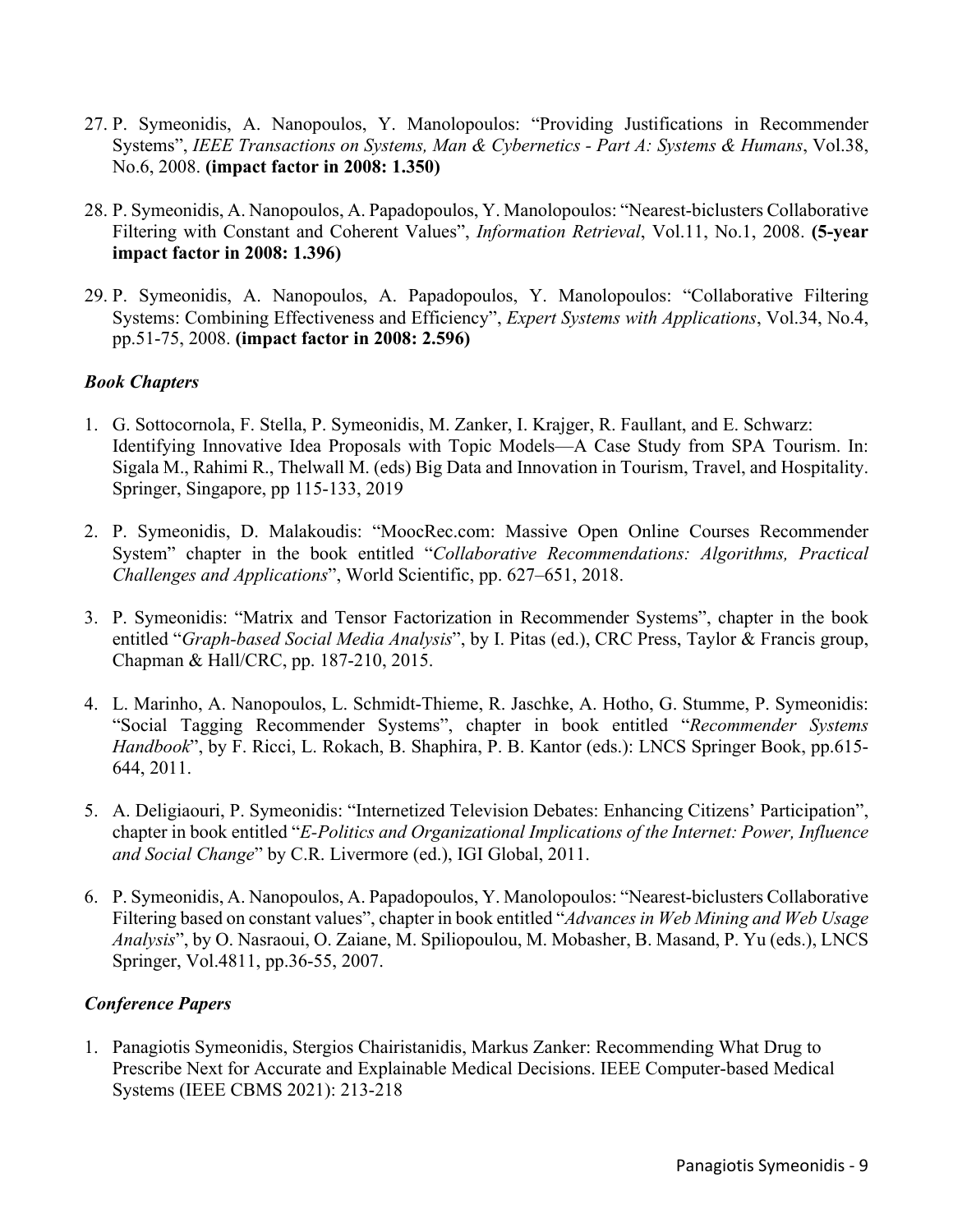- 2. Panagiotis Symeonidis, Christos Andras, Markus Zanker: Treatment Recommendations for COVID-19 Patients along with Robust Explanations. IEEE Computer-based Medical Systems (IEEE CBMS 2021) 2021: 207-212
- 3. Panagiotis Symeonidis, Dmitry Chaltsev, Markus Zanker, Yannis Manolopoulos: News Recommendations by Combining Intra-session with Inter-session and Content-Based Probabilistic Modelling. International Conference on Computational Collective Intelligence (ICCCI 2021): 154- 166
- 4. Panagiotis Symeonidis: Similarity Search, Recommendation and Explainability over Graphs in Different Domains: Social Media, News, and Health Industry. IEEE International Conference on Web Engineering (IEEE ICWE 2021): 537-541, 2020
- 5. Panagiotis Symeonidis, Andrea Janes, Dmitry Chaltsev, Philip Giuliani, Daniel Morandini, Andreas Unterhuber, Ludovik Coba, Markus Zanker: Recommending the Video to Watch Next: An Offline and Online Evaluation at YOUTV.de. ACM Recommender Systems Conference (RecSys 2020): 299-308
- 6. Duriakova, E., Tragos, E., Smyth, B., Hurley, N., Peña, F., Symeonidis, P., Geraci, J., & Lawlor, A.: "PDMFRec: A Decentralised Matrix Factorisation with Tunable User-centric Privacy", Proceedings of the 13th International Conference on Recommender Systems (RecSys) (16-20 September 2019), Copenhagen, Denmark
- 7. L. Coba, M. Zanker, L. Rook, P. Symeonidis: "Decision Making Strategies Differ in the Presence of Collaborative Explanations: Two Conjoint Studies" *Proceedings of the 24th International Conference on Intelligent User Interfaces*, pp. 291-306, Marina del Ray, Los Angeles, CA, USA, 2019.
- 8. G. Sottocornola, P. Symeonidis, M. Zanker: "Session-based News Recommendations", *Companion Proceedings of The World Wide Web Conference (WWW),* pp. 1395-1399, Lyon, France, 2018.
- 9. L. Çoba, P. Symeonidis, M. Zanker: "Replicating and Improving Top-N Recommendations in Open Source Packages", *Proceedings of the 8th International Conference on Web Intelligence, Mining and Semantics (WIMS),* Novi Sad, Serbia, 2018.
- 10. L. Coba, M. Zanker, L. Rook, P. Symeonidis: "Exploring Users' Perception of Collaborative Explanations", *Proceeding of the International Conference of Business Informatics (CBI 2019)*, Vienna, Austria, 2018.
- 11. L. Coba, M. Zanker, L. Rook, P. Symeonidis: "Exploring Users' Perception of Rating Summary Statistics", *Proceedings of the 26<sup>th</sup> Conference on User Modelling, Adaptation and Personalization (UMAP),* 2018.
- 12. L. Çoba, P. Symeonidis, M. Zanker: "Reproducing and Prototyping Recommender Systems in R", *Proceedings of the 8th Italian Information Retrieval Workshop*, 2017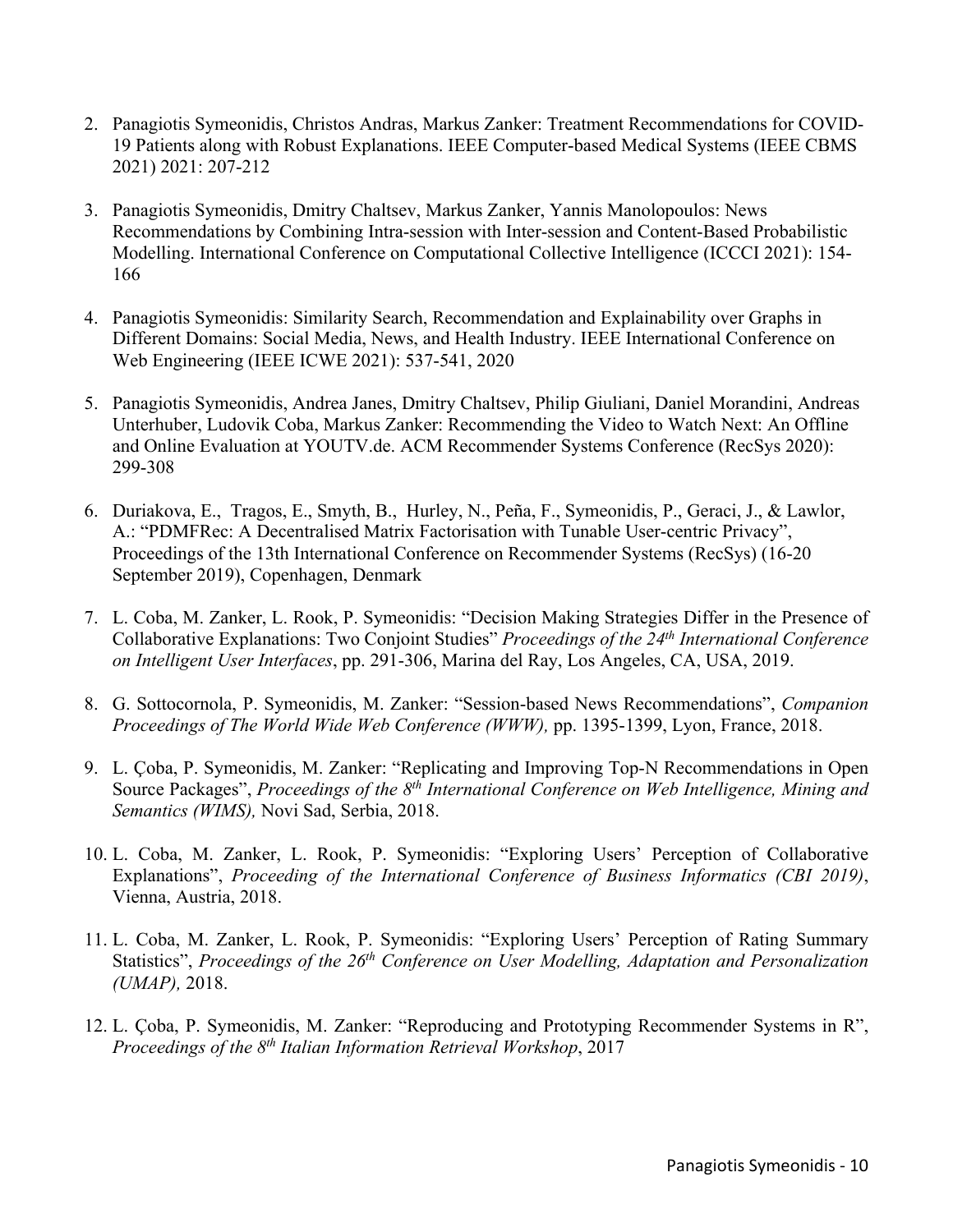- 13. L. Çoba, P. Symeonidis, M. Zanker: "Visual Analysis of Recommendation Performance", *Proceedings of the 11th ACM Conference on Recommender Systems (RecSys),* pp.362-363, 2017.
- 14. P Symeonidis, S Chairistanidis: "CheckInShop.eu: A Sensor-based Recommender System for microlocation Marketing", *Proceedings of the 11th ACM Conference on Recommender Systems (RecSys),* pp.351-352, 2017
- 15. P. Symeonidis: "Matrix and Tensor Decomposition in Recommender Systems", Tutorial Presentation at ACM RecSys'2016 conference, Boston, 2016.
- 16. P. Kefalas, P. Symeonidis: "Recommending Friends and Locations over a Heterogeneous Spatiotemporal Graph", *Proceedings of the 5th International Conference on Model & Data Engineering (MEDI),* pp. 271-284, Island of Rhodes, Greece, 2015.
- 17. P. Symeonidis, C. Perentis: "Link Prediction in Multi-modal Social Networks", *Proceedings of the International Conference on Machine Learning & Knowledge Discovery in Databases (ECML/PKDD),* pp. 147-162, Nancy France, 2014
- 18. Z.F. Siddiqui, E. Tiakas, P. Symeonidis, M. Spiliopoulou, Y. Manolopoulos: "xStreams: Providing Item Recommendations to Users with Time-evolving Preferences", *Proceedings of the 4th International Conference on Web Intelligence, Mining & Semantics (WIMS),* Thessaloniki, Greece, 2014.
- 19. P. Kefalas, P. Symeonidis, Y. Manolopoulos: "New Perspectives for Recommendations in Locationbased Social Networks: Time, Privacy and Explainability", *Proceedings of the 5th International Conference on Management of Emergent Digital Eco Systems (MEDES),* pp.1-8, Neumuenster Abbey, Luxembourg, 2013.
- 20. P. Symeonidis, A. Krinis, Y. Manolopoulos: "GeoSocialRec: Explaining Recommendations in Location-based Social Networks", *Proceedings of the 17th East-European Conference on Advanced Databases & Information Systems (ADBIS),* pp. 84-97, Genova, Italy, 2013.
- 21. P. Symeonidis., I. Kehayov, Y. Manolopoulos: "Text Classification by Aggregation of SVD Eigenvectors", *Proceedings of the 16th East-European Conference on Advances in Databases & Information Systems (ADBIS),* pp.385-398, Poznan, Poland, 2012.
- 22. M. Sattari, I. Toroslu, P. Senkul, M. Manguoglu, P. Symeonidis, Y. Manolopoulos: "Geo-activity Recommendations by using Improved Feature Combination", *Proceedings of the 4th ACM UNICOMP International Workshop on Location-Based Social Networks (LBSN),* Pittsburgh, PA, 2012.
- 23. A. Papadimitriou, P. Symeonidis, Y. Manolopoulos: "Scalable Link Prediction in Social Networks based on Local Graph Characteristics", *Proceedings of the 9th International Conference on Information Technology: New Generations (ITNG),* Las Vegas, NV, 2012
- 24. P. Symeonidis, E. Tiakas, Y. Manolopoulos: "Product Recommendation and Rating Prediction based on Multi-modal Social Networks", *Proceedings of the 5th ACM Conference in Recommender Systems (RecSys),* Chicago, IL, 2011.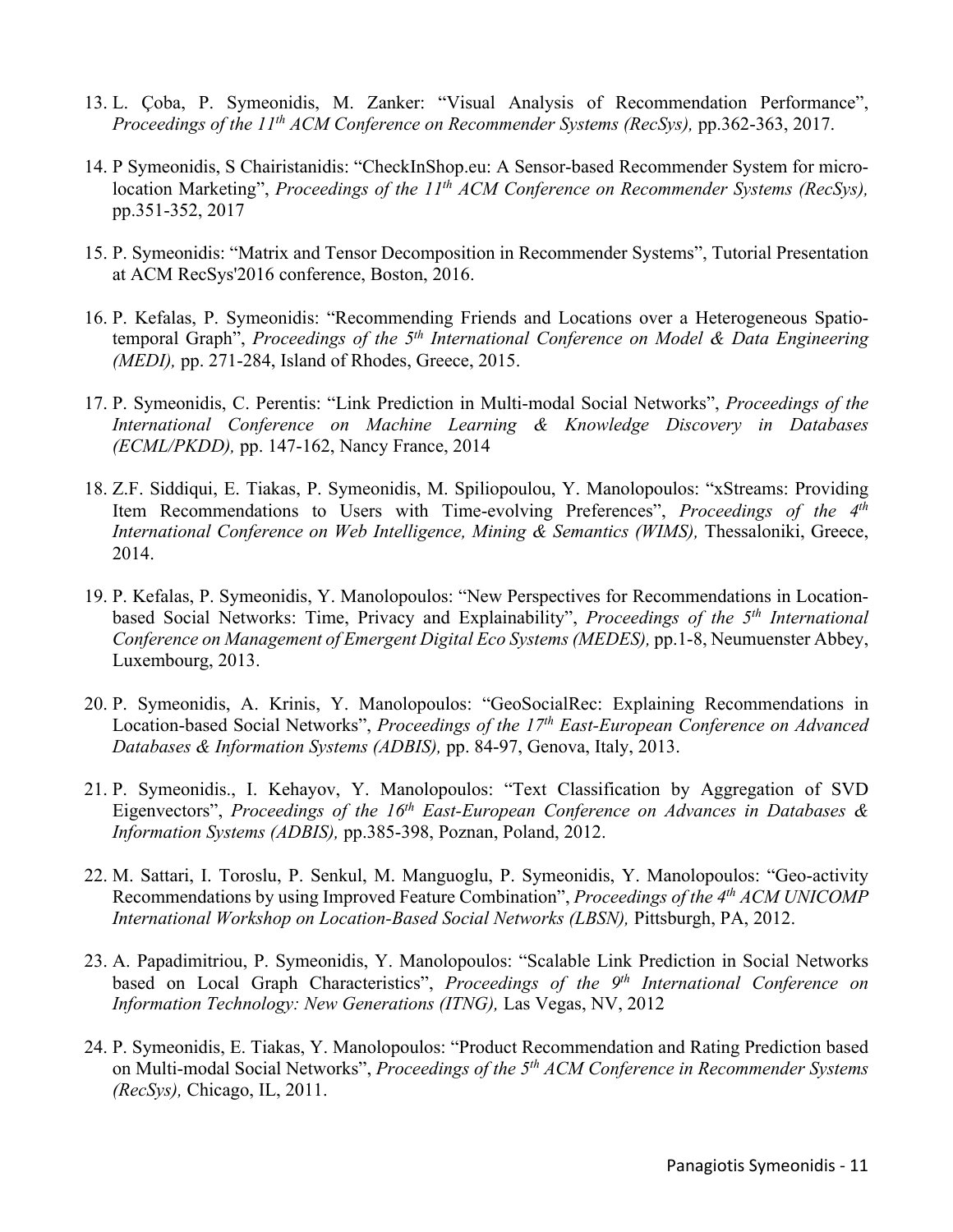- 25. P. Symeonidis, A. Papadimitriou, Y. Manolopoulos, P. Senkul, I. Toroslu: "Geo-social Recommendations based on Incremental Tensor Reduction and Local Path Traversal", *Proceedings of the 3rd ACM SIGSPATIAL International Workshop on Location-Based Social Networks (LBSN),* Chicago, Illinois, 2011
- 26. A. Papadimitriou, P. Symeonidis, Y. Manolopoulos: "Geo-social Recommendations", *Proceedings of the RecSys Workshop Personalization on Mobile Applications (PeMA),* Chicago, Illinois, 2011.
- 27. A. Papadimitriou, P. Symeonidis, Y. Manolopoulos: "Predicting Links in Social Networks of Trust via Bounded Local Path Traversal", *Proceedings of the 3rd Conference on Computational Aspects of Social Networks (CASON),* Salamanca, Spain, 2011.
- 28. Z.F. Siddiqui, M. Spiliopoulou, P. Symeonidis, E. Tiakas: "A Data Generator for Multi-Stream Data", *Proceedings of the PKDD Workshop Mining Ubiquitous & Social Environments (MUSE),* Athens, Greece, 2011
- 29. P. Symeonidis, Y. Manolopoulos: "Explaining Recommendations of Movies in Web Video Rental Businesses", *Proceedings of the 2nd Symposium on Business Informatics in Central & Eastern Europe (CEE),* Cluj-Napoca, Romania, 2011
- 30. P. Symeonidis, E. Tiakas, Y. Manolopoulos: "Transitive Node similarity for Link Prediction in Social Networks with positive and negative links", *Proceedings of the 4th ACM Conference in Recommender Systems* (RecSys), pp.183-190, Barcelona, 2010.
- 31. N. Iakovidou, P. Symeonidis, Y. Manolopoulos: "Multiway Spectral Clustering Link Prediction in Protein-Protein Interaction Networks", *Proceedings of the 10<sup>th</sup> IEEE International Conference on Information Technology & Applications in Biomedicine (ITAB),* Corfu, 2010.
- 32. P. Symeonidis, A. Nanopoulos, Y. Manolopoulos: "MoviExplain: a Recommender Agent Providing Justified Recommendations", *Proceedings of the 3rd ACM Conference in Recommender Systems (RecSys),* New York, 2009.
- 33. P. Symeonidis: "User Recommendations based on Tensor Dimensionality Reduction", *Proceedings of the 5th IFIP Conference on Artificial Intelligence Applications & Innovations* (AIAI)**,** pp.331-341, Thessaloniki, Greece, 2009.
- 34. P. Symeonidis, A. Nanopoulos, Y. Manolopoulos: "Tag Recommendations based on Tensor Dimensionality Reduction", *Proceedings of the 2nd ACM Conference in Recommender Systems* (RecSys), pp.43-50, Lausanne, 2008.
- 35. P. Symeonidis, A. Nanopoulos, Y. Manolopoulos: "Justified Recommendations based on Content and Rating Data", *Proceedings of the 10<sup>th</sup> WebKDD Workshop in conjunction with KDD Conference*, Las Vegas, NV, 2008.
- 36. P. Symeonidis, M. Ruxanda, A. Nanopoulos, Y. Manolopoulos: "Ternary Semantic Analysis of Social Tags for Personalized Music Recommendation", *Proceedings of the 9th Annual Conference on Music*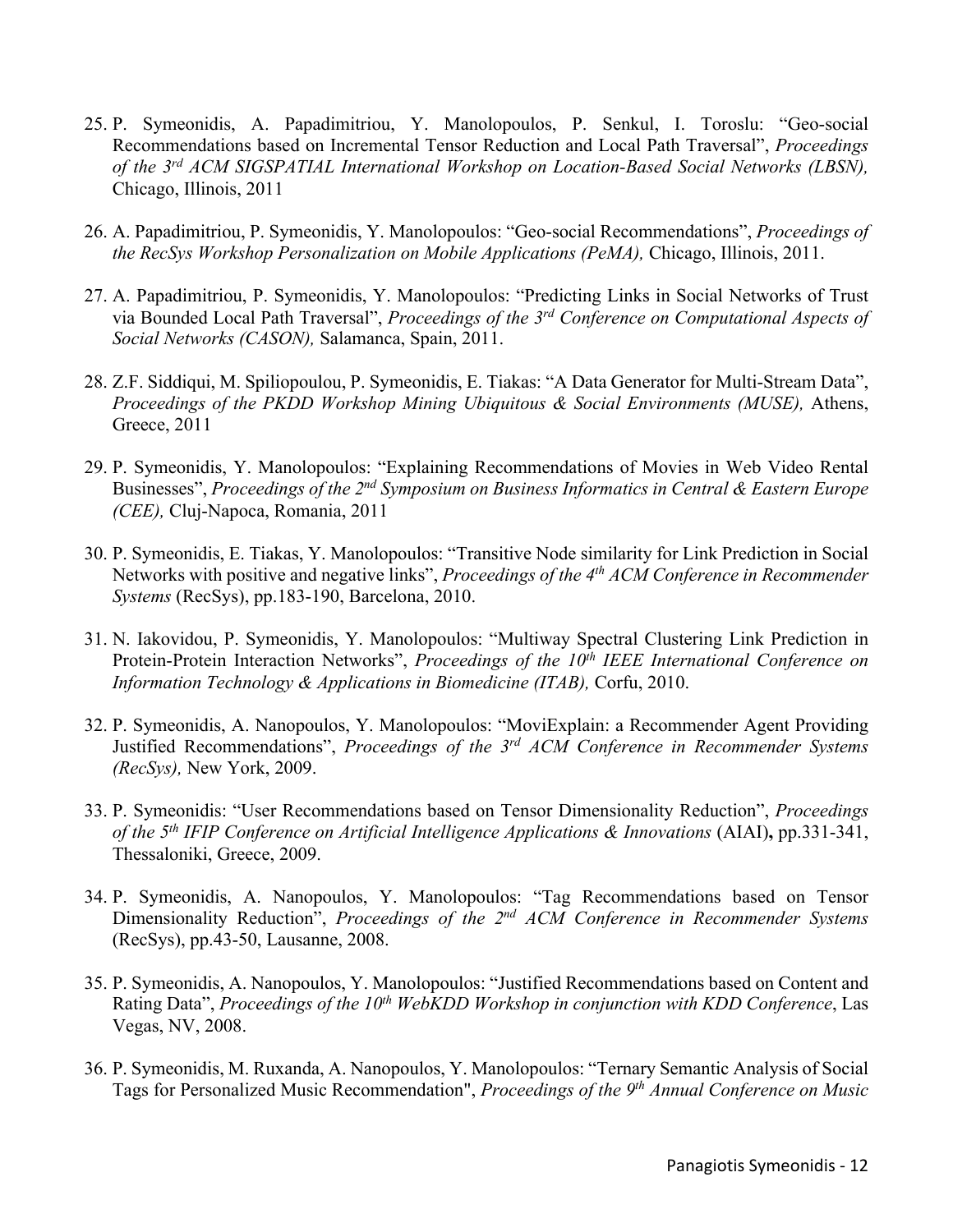*Information Retrieval (ISMIR),* pp.219-224, Philadelphia, 2008

- 37. P. Symeonidis: "Content-based Dimensionality Reduction for Recommender Systems", *Proceedings of the 31st Annual Conference of the German Classification Society* (GfKl), Freiburg, Germany, 2007.
- 38. P. Symeonidis, A. Nanopoulos, A. Papadopoulos, Y. Manolopoulos: "Feature-weighted User Model for Recommender Systems", *Proceedings of the 11th International Conference on User Modelling (UM)*, Vol.4511, pp.97-106, Corfu, Greece, 2007.
- 39. P. Symeonidis, A. Nanopoulos, A. Papadopoulos, Y. Manolopoulos: "Collaborative Filtering: Fallacies and Insights in Measuring Similarity", *Proceedings of the Web Mining Workshop held in conjunction with PKDD/ECML conference*, pp.56-67, Berlin, Germany, 2006.
- 40. P. Symeonidis, A. Nanopoulos, A. Papadopoulos, Y. Manolopoulos: "Nearest-Biclusters Collaborative Filtering", *Proceedings of the WebKDD Workshop held in conjunction with KDD*, pp.15-25, Philadelphia, PA, 2006.
- 41. P. Symeonidis, A. Nanopoulos, A. Papadopoulos, Y. Manolopoulos: "Collaborative Filtering based on Users Trends", *Proceedings of the 30th Annual Conference of the German Classification Society (GfKl)*, pp.375-382, Berlin, Germany, 2006.
- 42. P. Symeonidis, A. Nanopoulos, A. Papadopoulos, Y. Manolopoulos: "Collaborative Filtering Process in a Whole New Light", *Proceedings of the 10th International Symposium on Data Engineering & Applications (IDEAS),* pp.29-36, Delhi, India, 2006.
- 43. P. Symeonidis, A. Nanopoulos, A. Papadopoulos, Y. Manolopoulos: "Scalable Collaborative Filtering Based on Latent Semantic Indexing", *Proceedings of the AAAI Workshop on Intelligent Techniques for Web Personalization (ITWP)*, pp.1-9, Boston, MA, 2006.

### **JOURNAL AND CONFERENCES QUALITY INDICES OF THE PUBLISHED WORK**

P. Symeonidis has published 29 papers in journals and the Table below presents the Impact Factor of the Journal in the year that his paper got accepted from the journal. As shown, there are 20 out the 29 journal papers, with an impact factor more than 1.134.

|   | <b>Journal Title</b>                                            | Impact<br>Factor |
|---|-----------------------------------------------------------------|------------------|
|   | Expert Systems with Applications 2019                           | 5.835            |
| 2 | Expert Systems with Applications (Elsevier) 2019                | 5.835            |
| 3 | User Modelling and User-Adapted Interaction, 2020               | 4.412            |
| 4 | IEEE Access, 2020                                               | 4.34             |
| 5 | IEEE Transactions on Knowledge and Data Engineering (2016)      | 3.438            |
| 6 | Expert Systems with Applications (Elsevier) 2008                | 2.596            |
| 7 | IEEE Transactions on System, Man and Cybernetics: Part A (2016) | 2.350            |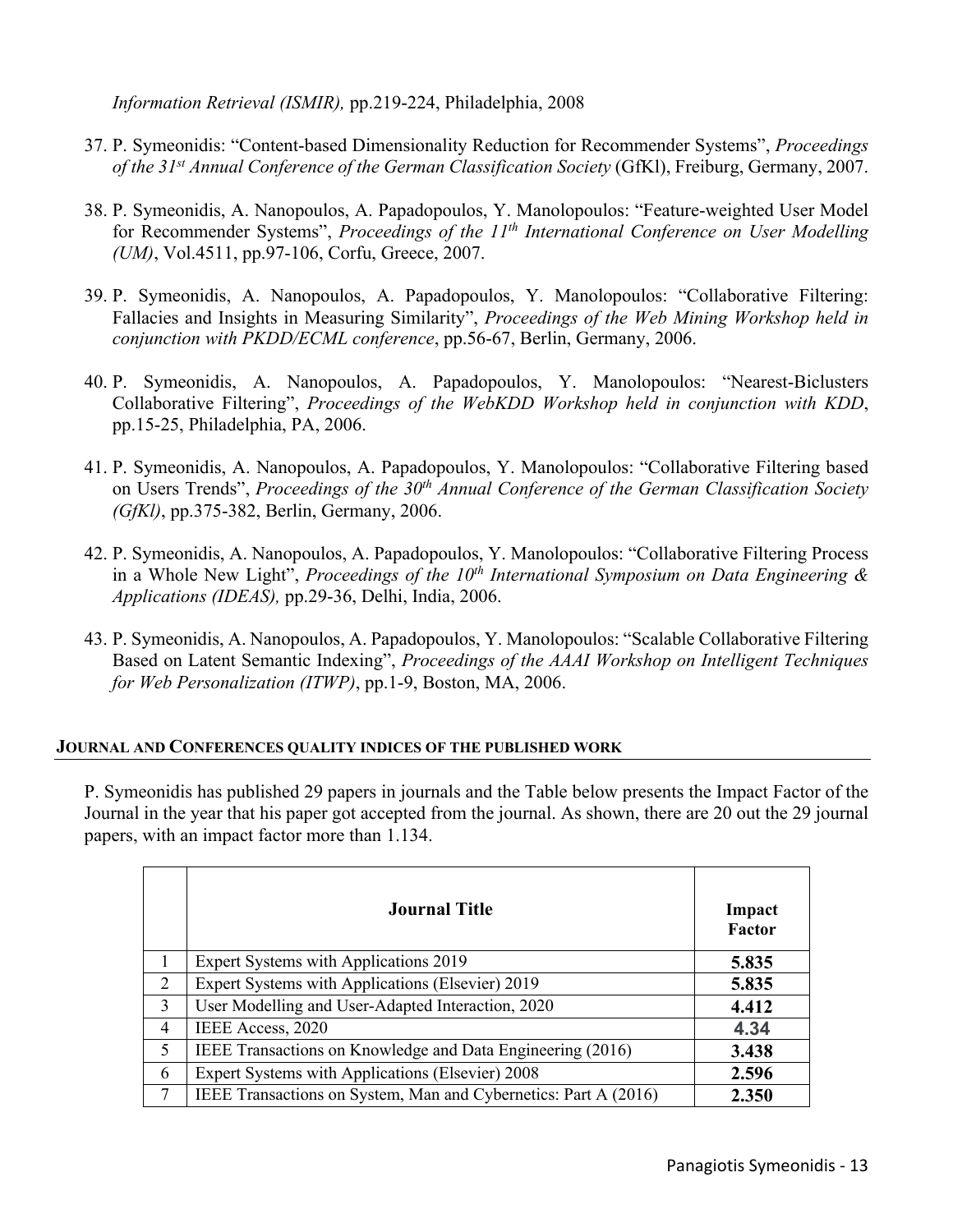| 8  | Data & Knowledge Engineering (Elsevier) 2019                    | 2.553 |
|----|-----------------------------------------------------------------|-------|
| 9  | Social Network Analysis and Mining (Springer) 2019              | 2.63  |
| 10 | Expert Systems with Applications (Elsevier) 2021                | 2,070 |
| 11 | Expert Systems with Applications (Elsevier) 2021                | 2,070 |
| 12 | IEEE Transactions on Knowledge and Data Engineering (2010)      | 1.851 |
| 13 | Knowledge and Information Systems (Springer) 2015               | 1.702 |
| 14 | IEEE Transactions on Speech and Language Processing (2010)      | 1.668 |
| 15 | Data Mining and Knowledge Discovery (Springer) 2011             | 1.545 |
| 16 | Data and Knowledge Engineering (Elsevier) 2013                  | 1.489 |
| 17 | World Wide Web Journal (Springer) 2014                          | 1.474 |
| 18 | World Wide Web Journal (Springer) 2017                          | 1.405 |
| 19 | Information Retrieval (Springer) 2007                           | 1.396 |
| 20 | IEEE Transactions on System, Man and Cybernetics: Part A (2008) | 1.350 |
| 21 | Journal of Systems & Software (Elsevier) 2012                   | 1.135 |
| 22 | International Journal of AI Tools<br>2015                       | 0.530 |
| 23 | Social Network Analysis and Mining (Springer) 2013              | 0.503 |
| 24 | Engineering Intelligent Systems (CRL)                           | 0.205 |
| 25 | Intelligent Systems in Accounting, Finance & Management         | N/A   |
| 26 | International Journal of E-politics                             | N/A   |
| 27 | International Journal of Social Network Mining                  | N/A   |
| 28 | Journal of Intelligent Information Systems (Springer) 2022      | N/A   |
| 29 | Intelligenza Artificiale (IOS Press) 2019                       | N/A   |

Finally, summarizing the quality of the published work of P. Symeonidis in conferences, as shown in the Table below, he has published 4 papers in **Top-ranked** conferences (acceptance rate <=20%) and 8 papers in **Highly-ranked** conferences (acceptance rate <= 40%), where «acceptance rate» is the ratio of the accepted papers of a conference to the total number of papers that are submitted in a year.

| Conference                 | Acceptance |
|----------------------------|------------|
|                            | Ratio      |
| ACM RecSys 2020            | 18%        |
| ACM RecSys 2019            | 19%        |
| ACM RecSys 2009            | 19%        |
| ACM RecSys 2010            | 19%        |
| ACM RecSys 2011            | 20%        |
| User Modelling 2007        | 20%        |
| ECML/PKDD 2014             | 22%        |
| <b>IUI 2019</b>            | 23%        |
| <b>ADBIS 2012</b>          | 26%        |
| <b>IEEE IDEAS 2006</b>     | 26%        |
| ADBIS 2013                 | 28%        |
| <b>ACM RecSys 2008</b>     | 30%        |
| <b>ACM SIGSPATIAL 2011</b> | 38%        |
| (LBSN workshop)            |            |
| ACM RecSys 2016            | 40%        |
| (tutorial presentation)    |            |
| ACM KDD 2006 (WebKDD       | 40%        |
| workshop)                  |            |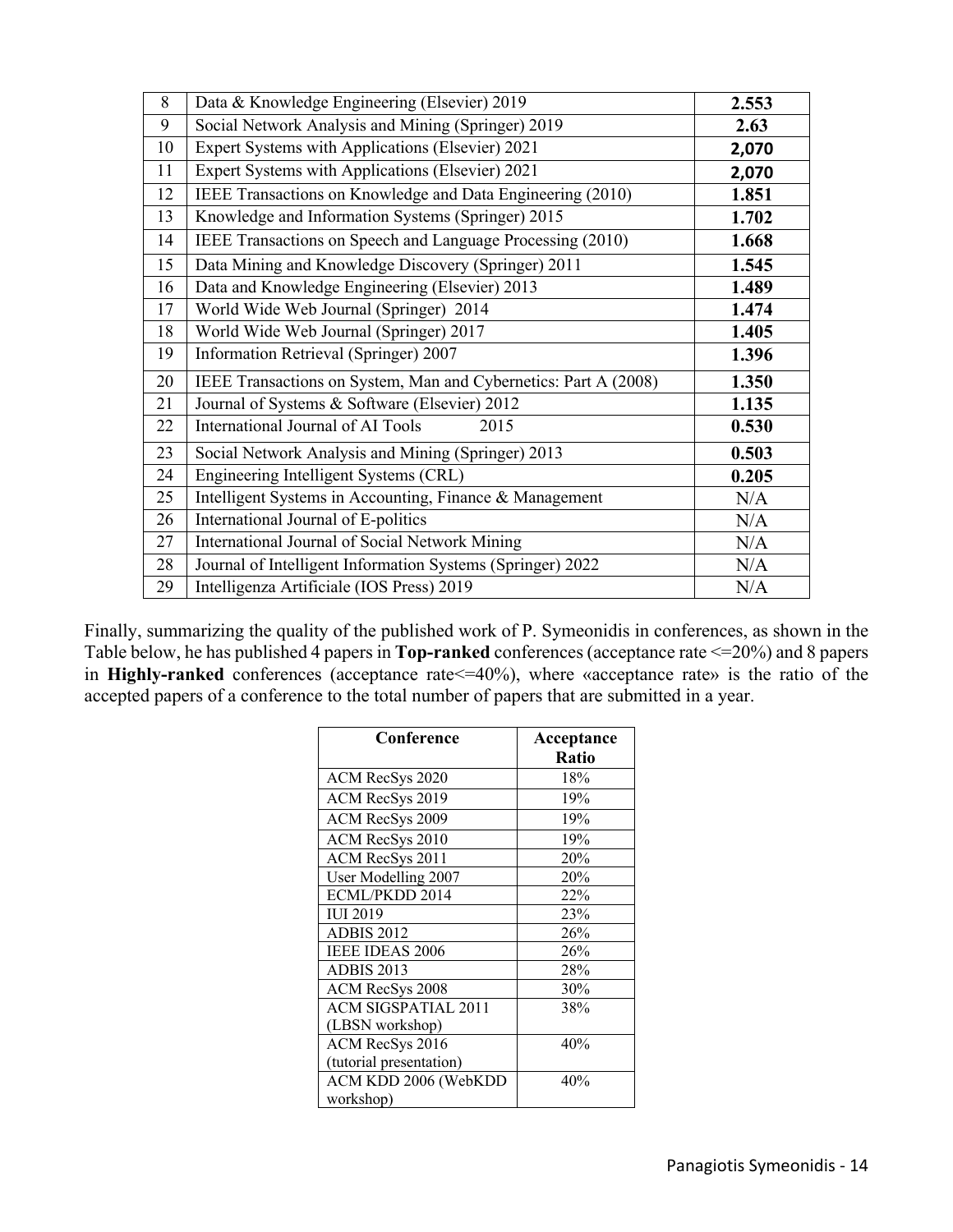### **PRESENTATIONS, TUTORIALS, INVITED LECTURES AND WORKSHOP CO-ORGANIZER**

- 1. Tutorial in IEEE ICWE 2021. Title "Similarity Search, Recommendation and Explainability over Graphs in Different Domains: Social Media, News, and Health Industry" https://icwe2021.webengineering.org/.
- 2. Publicity chair of ACM RecSys 2020, which was held in Rio de Janeiro, Brazil, 22nd-26th September 2020.
- 3. Co-chair of the SAC 2019 Technical Track on Recommender Systems: Theory, User Interactions and Applications.
- 4. Tutorial in WIMS conference 2018. Title: Contextual-Aware Recommender Systems based on Matrix Decompositions and Random Walks on Graphs.
- 5. Tutorial in ACM Summer School on Recommender Systems from 21/8/2017-25/8/2017 in Bolzano. Title: Matrix and Tensor Factorization Techniques for Recommender Systems.
- 6. Tutorial in Professional Technical School of Bolzano "Landesberufsschule für Handwerk und Industrie" for the "Tag der offenen Tür" (contact person: Kuen, Thomas, informatik), 2017.
- 7. Tutorial in ACM Conference on Recommender Systems in Boston, September 2016. Title: Matrix and Tensor Decompositions for Recommender Systems.
- 8. GIS and location-based services 9<sup>th</sup> workshop "Computer Science Research Meets Business" 23 Nov 2017. Title: CheckInShop: A Recommender System for Micro-location Services.

### **ENTERPRENEURSHIP & PATENTS**

### **Co-founder of the following start-ups:**

- www.moocrec.com This is a website for recommending moocs (massive open online courses) to users based on their CV and their ideal job description.
- www.checkinexpo.com (not active anymore) This is a website for shops to provide "proximity and contextual marketing" to their smart-phone clients inside their physical store by using beacon technology.

### **Co-creator of the following web systems:**

- 1. http://drugrec.inf.unibz.it drugrec is a website that provides treatment recommendations of Covid-19 patients along with explanations.
- 2. https://cran.r-project.org/web/packages/rrecsys/index.html rrecsys is an open source library in R to evaluate several recommendation algorithms using time-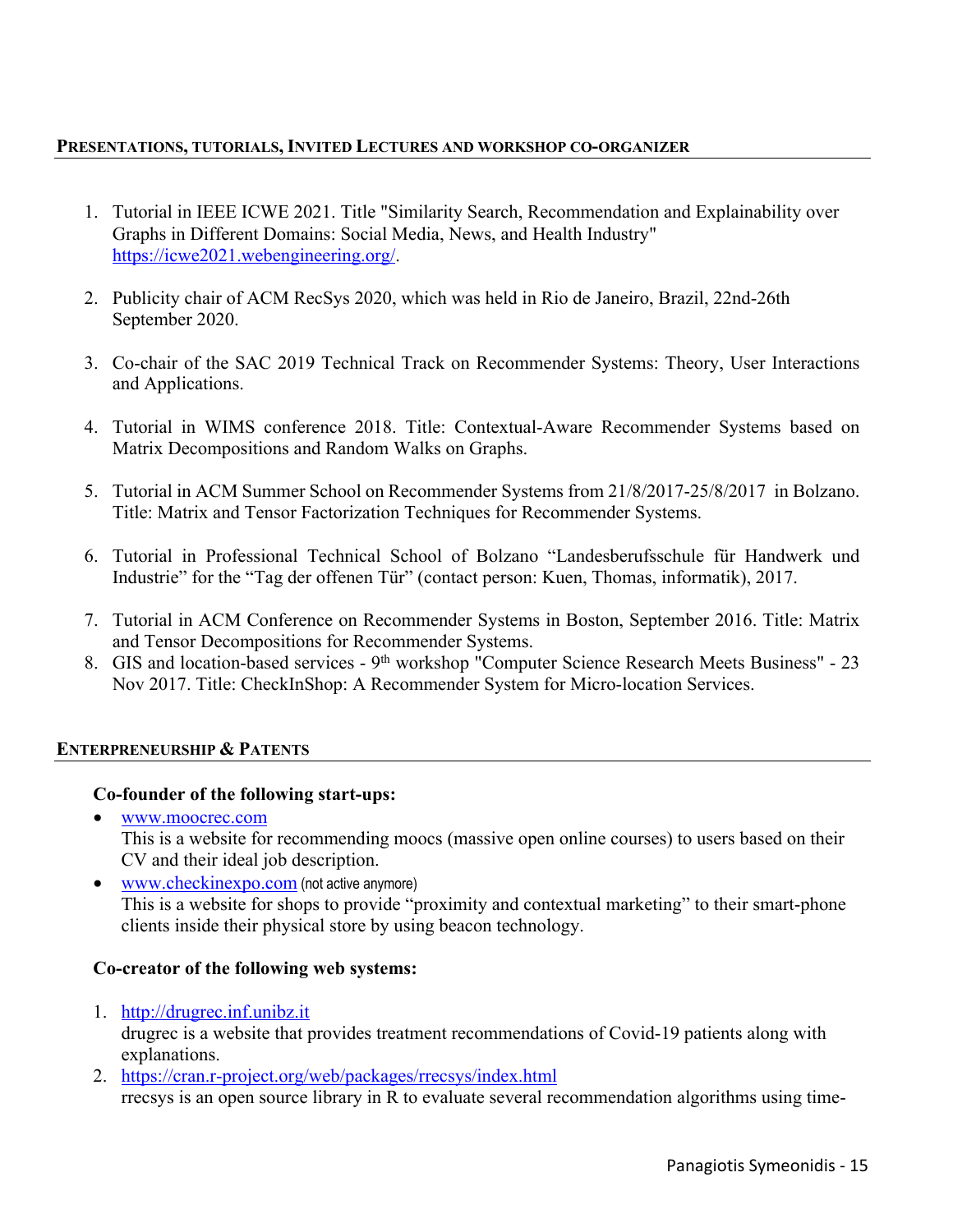dependent and time-independent evaluation protocols.

- 3. http://metarec.inf.unibz.it A recommender system for graph-based recommendations and meta-path based explanations.
- 4. http://jobrec.inf.unibz.it A job recommendation system (in greek)
- 5. http://adsrec.inf.unibz.it A news web site with advertisement recommendations (in greek)
- 6. https://skillrec.inf.unibz.it A project recommendation website based on the skills of the researchers

# **COMMUNITY SERVICE**

# **Editorial Board and Committee memberships in journals/conferences:**

- 1. Member of the editorial board of the international journal Information Technology  $\&$  Tourism (Springer)
- 2. Member of the Editorial Board of the international journal of Intelligent Information Systems (Springer)
- 3. Senior Program Committee member of the Recommender System (RecSys) conference
- 4. Senior Program Committee member of the International Joint Conference in Artificial Intelligence (IJCAI)
- 5. Member of the Program Committee of the WWW conference, track on User Modelling, Recommendation and Personalization
- 6. Member of the Program Committee of the ECML PKDD conference
- 7. Member of the Program Committee of the East-European Conference on Advances in Databases and Information Systems (ADBIS)

# **Reviewer in journals/conferences**

- 1. ACM Transactions on Recommender Systems (ACM TORS)
- 2. ACM Transactions on Internet Technology (ACM TOIT)
- 3. ACM Transactions on Intelligent Systems and Technology (ACM TIST)
- 4. ACM Transactions on the Web (ACM TWEB)
- 5. IEEE Transactions on Knowledge Discovery & Engineering (IEEE TKDE)
- 6. IEEE Transactions on System, Man & Cybernetics
- 7. The Computer Journal (Oxford Journals)
- 8. Information Systems (ELSEVIER)
- 9. Operational Research: An International Journal
- 10. European Conference on Machine Learning and Principles & Practice of Knowledge Discovery in Databases (ECML/PKDD)
- 11. International Conference on Very Large Data Bases (VLDB)
- 12. International Conference on Knowledge Discovery from Databases (Workshop on Social Network Analysis - SNAKDD)